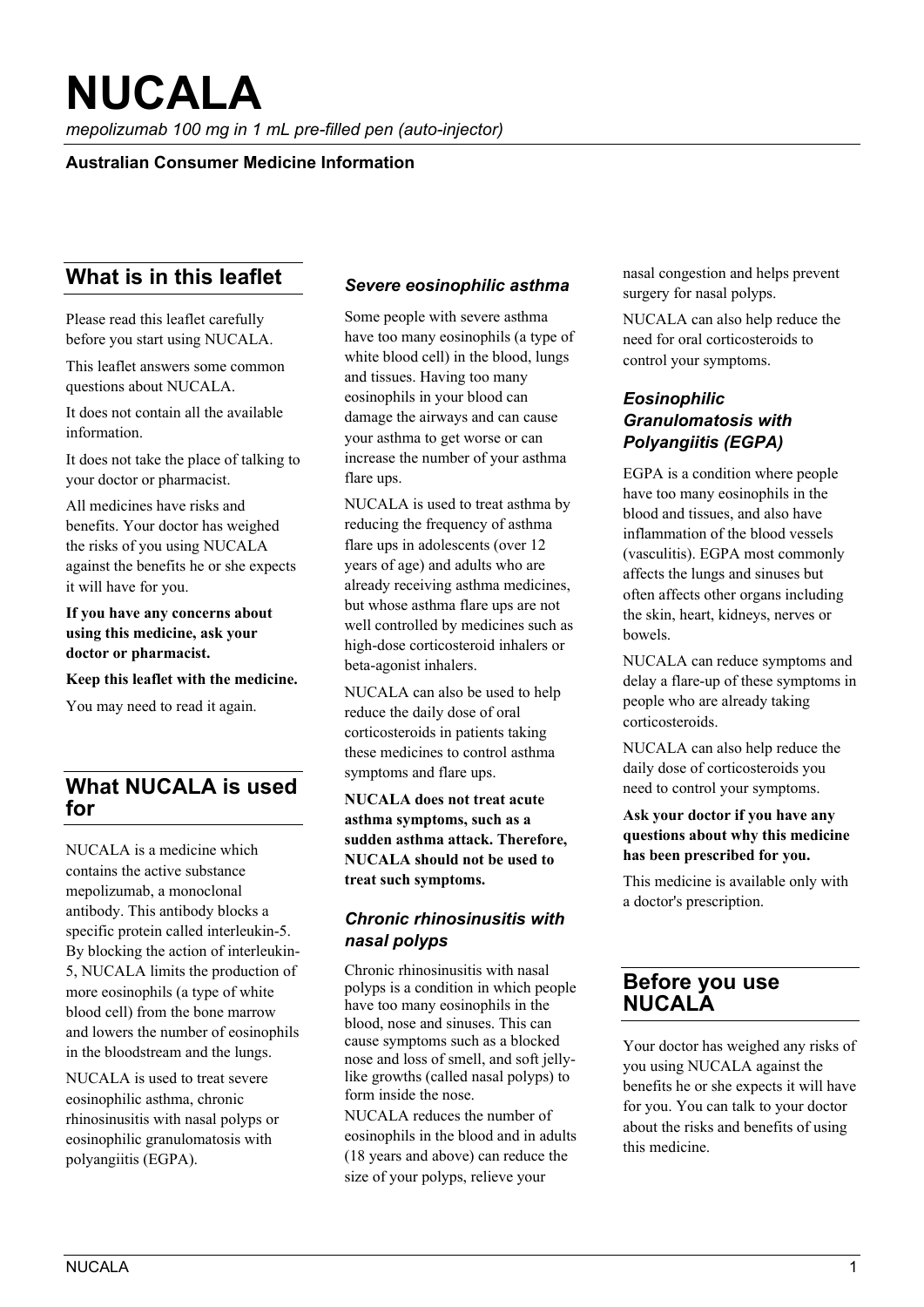## *When you must not use it*

#### **Do not use NUCALA if:**

• you are allergic to mepolizumab or any of the other ingredients of this medicine (listed at the end of this leaflet).

Allergic or allergic-like events often occur within minutes to hours after the medicine is administered, but in some instances symptoms can have a delayed onset of up to several days.

Some of the symptoms of an allergic reaction may include:

- chest tightness, cough, wheezing or difficulty breathing
- drop in blood pressure (fainting, dizziness, feeling lightheaded)
- swelling of the face, lips, tongue or other parts of the body
- rash, itching, hives or redness on the skin
- stomach pain or discomfort
- vomiting.

**If you think any of these apply to you, do not use NUCALA until you have checked with your doctor.**

### **If you are pregnant or if you think you may be pregnant do not use NUCALA without asking your doctor.**

Your doctor will consider the benefit to you and the risk to you or your baby of using NUCALA while you are pregnant.

### **If you plan to become pregnant, tell your doctor before starting treatment with NUCALA.**

Your doctor will discuss with you the benefits and potential risks of being given this medicine during pregnancy.

#### **If you are breast-feeding, check with your doctor before you take NUCALA.**

It is not known whether the ingredients of NUCALA can pass into breast milk. Your doctor can discuss with you the risks and benefits involved.

For severe eosinophilic asthma, NUCALA is not recommended for children aged under 12 years or in adolescents who weigh less than 45 kg, as the safety and effectiveness are not known in this population.

For Nasal Polyps and EGPA, NUCALA may be used in adults (18 years and above) only. NUCALA has not been tested in children with Nasal Polyps or EGPA.

#### **Do not take this medicine after the expiry date printed on the pack or if the packaging is torn or shows signs of tampering.**

If it has expired or is damaged, return it to your pharmacist for disposal.

**If you are not sure whether you should start using this medicine, talk to your doctor.**

# *Before you start to use it*

Your doctor should give you a Personal Action Plan to help manage your asthma. This plan will include what medicines to take regularly to control your asthma, as well as what "reliever" medicines to use when you have sudden attacks of breathlessness or wheezing.

### **Ask your doctor or pharmacist if you have any questions about your Action Plan.**

**Talk to your doctor before you use NUCALA if:**

- you have had an allergic reaction before
- you have an existing infection or live in a region where infections caused by parasites are common or if you are travelling to such a region as NUCALA may weaken your resistance to such infections. Parasitic infections should be treated prior to starting treatment with NUCALA.

You may need extra check-ups while you are being treated with NUCALA.

**NUCALA does not treat acute asthma symptoms, such as a sudden asthma flare up. Therefore, NUCALA should not be used to treat such symptoms.**

Asthma-related side effects or flare ups may occur during treatment with NUCALA.

**If your asthma symptoms get worse while receiving injections of NUCALA speak to your doctor.**

## *Taking other medicines*

**Tell your doctor or pharmacist if you are taking any other medicines, including any that you get without a prescription from your pharmacy, supermarket or health food shop. This should include all of the medicines that you are using for your asthma.**

**Do not suddenly stop taking your corticosteroids once you have started NUCALA.** 

Corticosteroids must be stopped gradually, under the supervision of your doctor.

# **How to use NUCALA**

NUCALA is given by injection under your skin (subcutaneous injection).

**NUCALA is a solution for injection in pre-filled pen (auto-injector) which can be given either by you, your caregiver or a doctor/nurse.**

Your doctor or nurse will decide if you or your caregiver can inject NUCALA. If they consider selfadministration appropriate, your doctor or nurse will provide training to show you or your caregiver the correct way to use NUCALA.

You can inject NUCALA under your skin in either your stomach area (abdomen) or upper leg (thigh). Your caregiver can inject NUCALA at these sites or into your upper arm. You should not give injections into areas where the skin is tender, bruised, red, or hard.

## *How much to use*

#### **Severe eosinophilic asthma:**

Adults and adolescents 12 years and over: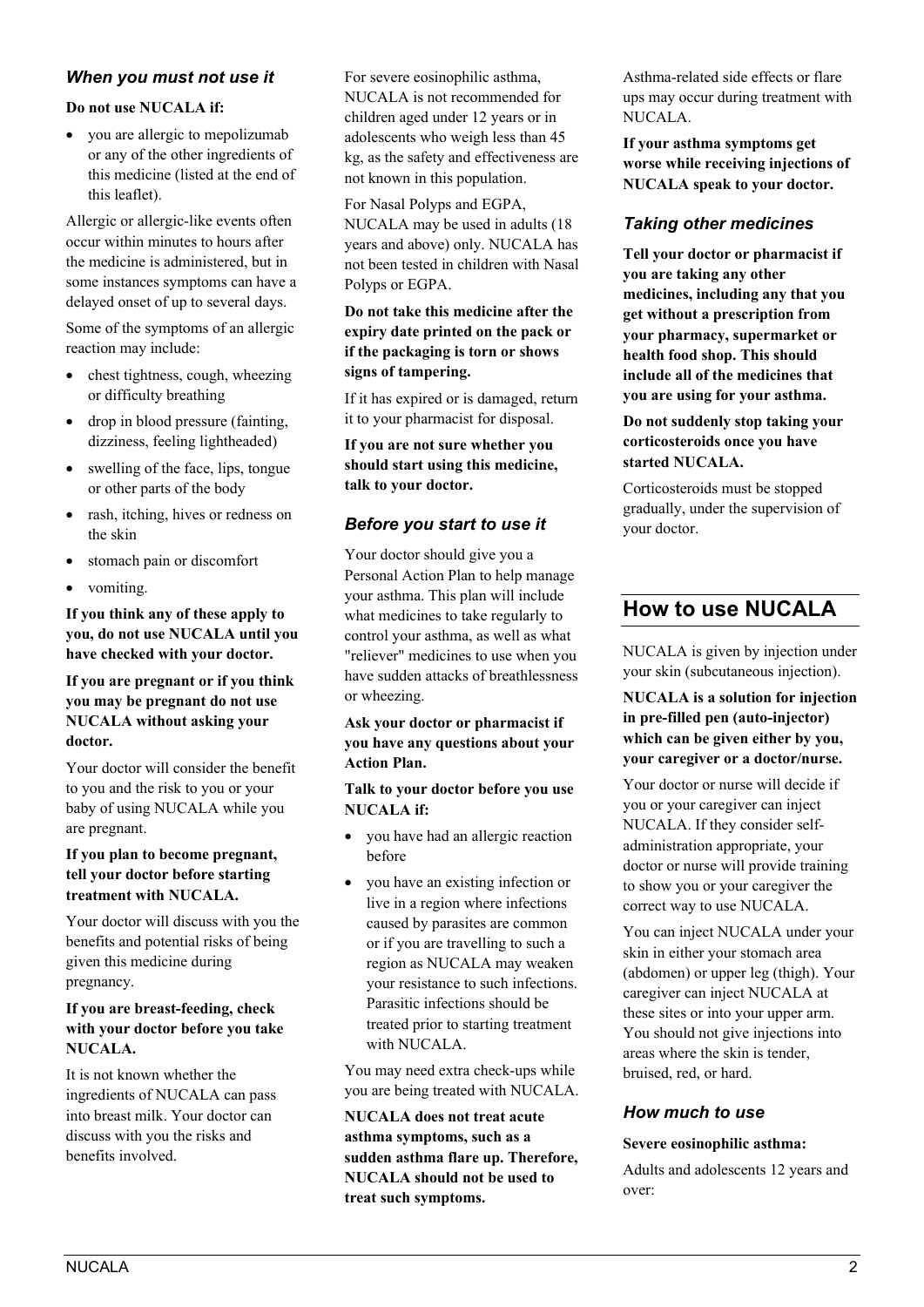The recommended dose is 100 mg. You will have 1 injection, once every four weeks.

#### **Nasal Polyps:**

Adults aged 18 years and over:

The recommended dose is 100 mg. You will have 1 injection, once every four weeks.

#### **EGPA:**

Adults aged 18 years and over:

The recommended dose is 300 mg. You will have 3 injections once every four weeks.

# *If you miss a dose*

### **If your doctor or healthcare professional usually gives you your injection of NUCALA:**

If a dose of NUCALA is missed contact your doctor or hospital as soon as possible to re-schedule your appointment.

#### **If you or your caregiver forget to give the injection of NUCALA using a pre-filled pen:**

You should inject the next dose of NUCALA as soon as you remember. If you do not notice that you have missed a dose until it is already time for your next dose, then just inject the next dose as planned.

**If you are not sure what to do, ask your doctor or pharmacist.**

**If you have trouble remembering to take your medicine, ask your pharmacist for some hints.**

# *If you take too much (overdose)*

**In Australia, immediately telephone your doctor or the Poisons Information Centre (telephone 13 11 26) for advice, if you think that you or anyone else may have taken too much NUCALA. Do this even if there are no signs of discomfort or poisoning.**

# **While you are using NUCALA**

## *Things you must do*

**If you have an Action Plan for your asthma that you have agreed with your doctor, follow it closely at all times.**

**If you are about to be started on any new medicine, remind your doctor and pharmacist that you are using NUCALA.** 

**Tell any other doctors, dentists, and pharmacists who treat you that you are using this medicine.** 

**If you are going to have surgery, tell the surgeon or anaesthetist that you are using this medicine.** 

**Keep all of your doctor's appointments so that your progress can be checked.** 

# *Things you must not do*

**Do not stop injections of NUCALA unless your doctor tells you to. Interrupting or stopping the treatment with NUCALA may cause your asthma symptoms and flare ups to come back or occur more frequently.** 

**If your symptoms get worse while receiving injections of NUCALA, call your doctor.**

**If you have any further questions on the use of this medicine, ask your doctor, pharmacist or nurse.**

# *Things to be careful of*

This medicine is not expected to affect your ability to drive a car or operate machinery. However, it is prudent to be careful with driving or operating machinery until you know how NUCALA affects you.

# **Side effects**

Like all medicines, NUCALA can cause side effects, although not everybody gets them. The side

effects caused by NUCALA are usually mild to moderate but can occasionally be serious.

**Do not be alarmed by the following list of side effects. You may not experience any of them.**

**Ask your doctor or pharmacist to answer any questions you may have.**

# *Very common side effects*

This may affect more than 1 in 10 people:

headache

## *Common side effects*

These may affect up to 1 in 10 people:

- injection-site reaction (pain, redness, swelling, itching, and burning sensation of the skin near where the injection was given)
- eczema (itchy red patches on the skin)
- back pain
- fatigue (tiredness)
- pharyngitis (sore throat)
- lower respiratory tract infection (congestion, cough, discomfort)
- nasal congestion (stuffy nose)
- upper abdominal pain (stomach pain or discomfort in the upper area of the stomach)
- urinary tract infection (blood in urine, painful and frequent urination, fever, pain in lower back)
- fever (high temperature).
- Some side effects may occur more frequently in people with EGPA, including headache, injection site reactions, diarrhoea and vomiting.

**Tell your doctor or pharmacist if you experience any of the side effects listed, particularly if they become severe or troublesome, or if you notice any side effects not listed in this leaflet.**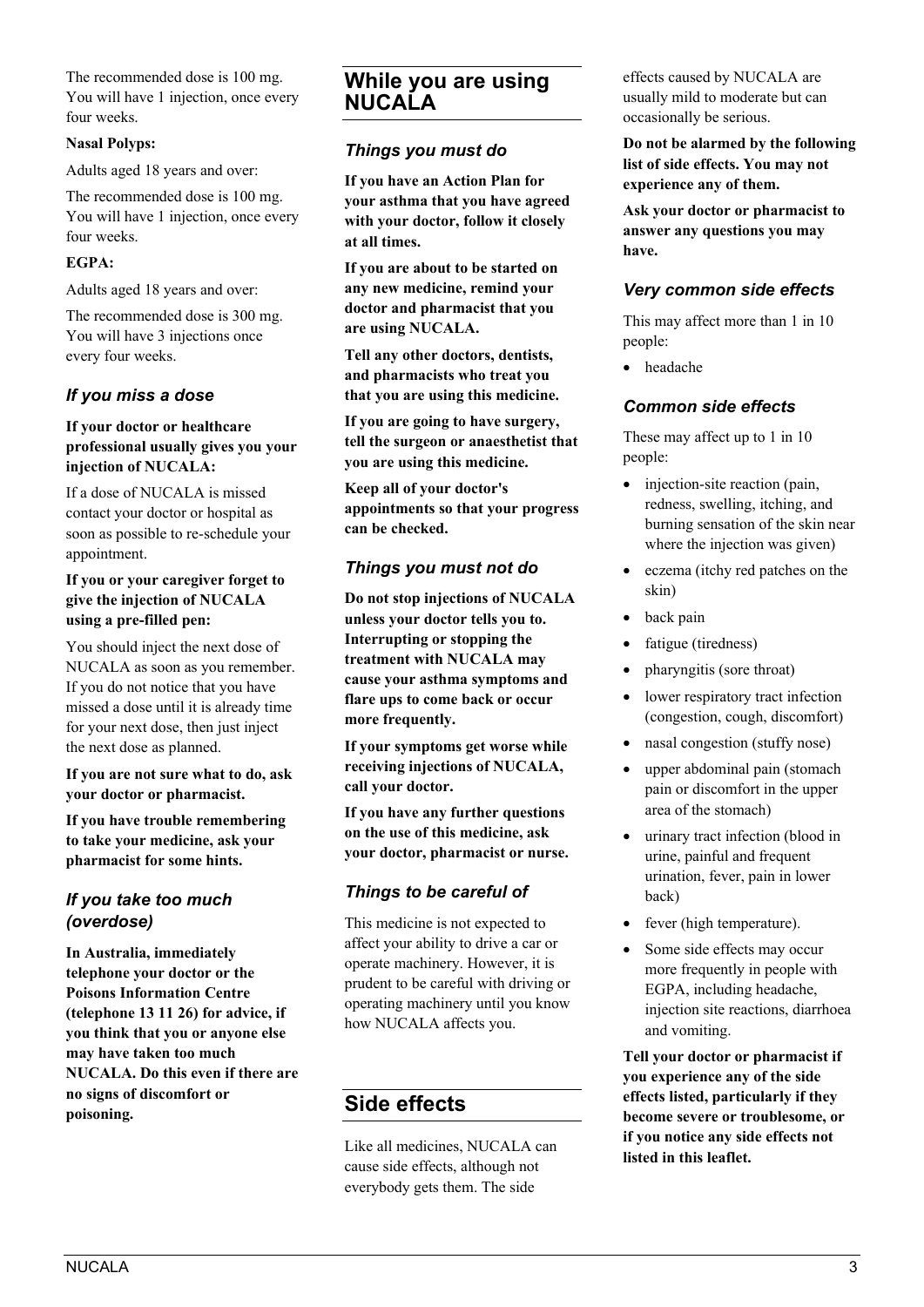## **If you think you are having an allergic reaction to NUCALA, stop using this medicine and tell your doctor or a nurse immediately or go to the Emergency Department at your nearest hospital.**

Symptoms of an allergic reaction usually include some or all of the following:

- $\bullet$  chest tightness, cough, wheezing or difficulty breathing
- drop in blood pressure (fainting, dizziness, feeling lightheaded)
- swelling of the face, lips, tongue or other parts of the body
- rash, itching, hives, or redness on the skin
- stomach pain or discomfort
- vomiting

#### **If you get any side effects, talk to your doctor, pharmacist or nurse.**

Other side effects not listed above may occur in some people.

# **Storage**

#### **Do not use NUCALA after the expiry date shown on the pack. The expiry date refers to the last day of that month.**

Store at 2°C to 8°C (Refrigerate. Do not freeze).

The pre-filled pen can be removed from the refrigerator and kept in its unopened pack for up to 7 days at room temperature (up to 30°C), when protected from light.

The pre-filled pen must be administered within 8 hours once the pack is opened. Discard the medicine if it has not been administered within 8 hours.

**Do not store NUCALA or any other medicine in the bathroom or near a sink. Do not leave it on a window sill or in the car.** 

**Keep it where children cannot reach it.** 

# *Disposal*

**If your doctor tells you to stop using this medicine or the expiry date has passed, ask your pharmacist what to do with any medicine that is left over.** 

# **Product description**

## *What it looks like*

**Solution for injection in pre-filled pen (auto-injector):**

NUCALA is supplied as a clear, colourless to pale yellow to pale brown solution in a 1 mL pre-filled pen/auto-injector.

NUCALA is available in a pack containing 1 single-use pre-filled pen.

# *Ingredients*

The active ingredient in NUCALA is mepolizumab.

Each 1 mL pre-filled pen contains 100 mg mepolizumab.

The other ingredients are:

- sucrose
- dibasic sodium phosphate heptahydrate
- polysorbate 80
- citric acid monohydrate
- disodium edetate
- water for injections

# *Supplier*

NUCALA is supplied in Australia by:

GlaxoSmithKline Australia Pty Ltd

Level 4, 436 Johnston Street

Abbotsford Victoria 3067

Australia.

# *Where to go for further information*

Pharmaceutical companies are not in a position to give people an individual diagnosis or medical

advice. Your doctor or pharmacist is the best person to give you advice on the treatment of your condition. You may also be able to find general information about your disease and its treatment from patient information groups.

This leaflet was prepared on 10 January 2022.

The information provided applies only to: NUCALA Solution for injection in pre-filled pen (autoinjector).

Solution for injection in pre-filled pen: AUST R 317304

Trade marks are owned by or licensed to the GSK group of companies.

© 2022 GSK group of companies or its licensor.

#### Version 3.0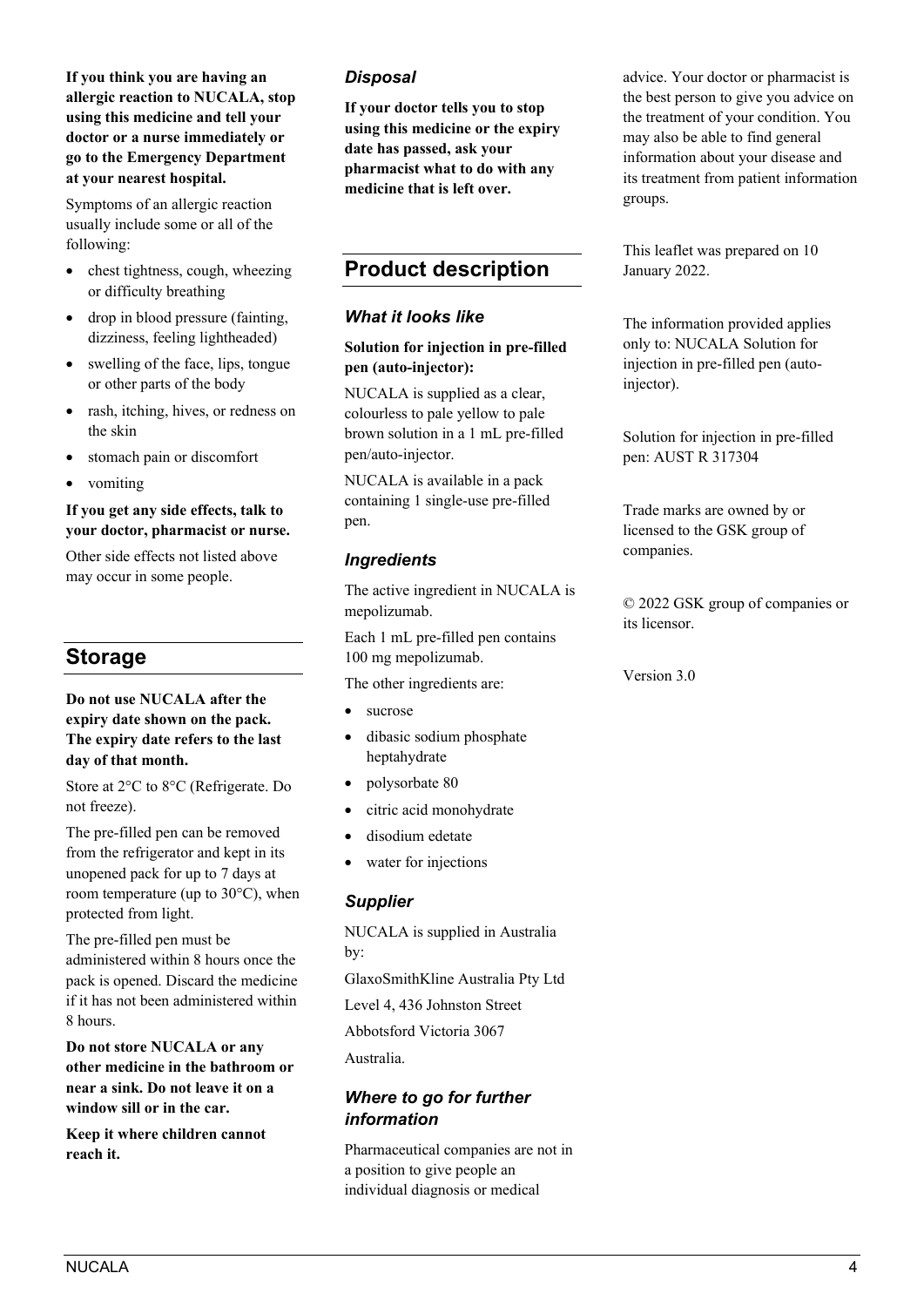# **INSTRUCTIONS FOR USE**

# *NUCALA (mepolizumab) solution for injection in prefilled pen (auto-injector)*

Administer once every 4 weeks.

Please read and follow these instructions on how to use the prefilled pen. Failure to follow these instructions may affect proper function of the pre-filled pen. You should also receive training on how to use the pre-filled pen from your doctor or healthcare professional.

#### **NUCALA pre-filled pen is for use under the skin only (subcutaneous).**

If you have any questions about your medicine, please speak to your doctor or healthcare professional.

# *How to store NUCALA*

- Keep refrigerated  $(2-8°C)$  before use
- Do not freeze
- Keep in the carton to protect from light
- Keep out of the sight and reach of children
- If necessary, the pre-filled pen may be kept at room temperature, up to 30°C, for no more than 7 days, when stored in the original carton
	- Do not store it above 30°C
	- Safely throw it away if it has been removed from the refrigerator and not been used within 7 days

# *Before you use NUCALA*

The pre-filled pen should be used only once and then discarded.

- **Do not share your NUCALA pre-filled pen with another person.**
- **Do not shake the pen.**
- **Do not use the pen if dropped onto a hard surface.**
- **Do not use the pen if it appears damaged.**
- **Do not remove the needle cap until you are ready to use NUCALA.**

# *Know your pre-filled pen*



## *Prepare*

#### **1. Get ready what you need**

- Find a comfortable, well-lit and clean surface. Make sure you have within reach:
	- NUCALA pre-filled pen
	- Alcohol wipe (not included)
	- Gauze pad or cotton wool ball (not included)

#### **Do not perform the injection if you do not have all these.**

## **2. Take out your pre-filled pen**



Make sure the security seals are not broken



- Take the carton out of the refrigerator. Check the security seals are not broken.
- Remove the tray from the carton.
- Peel back the film cover from the tray.
- Holding the middle of the pen, carefully take it out of the tray.
- Place the pen on a clean, flat surface, at room temperature, away from direct sunlight and out of the reach of children.

### **Do not use the pen if the security seal on the carton is broken.**

#### **Do not remove the needle cap at this stage.**

**3. Inspect and wait 30 minutes before use**





- Check the expiry date on the label of the pen.
- Look in the inspection window to check that the liquid is clear (free from cloudiness or particles) and colourless to pale yellow to pale brown.
- It is normal to see one or more air bubbles.
- Wait 30 minutes (and no more than 8 hours) before use.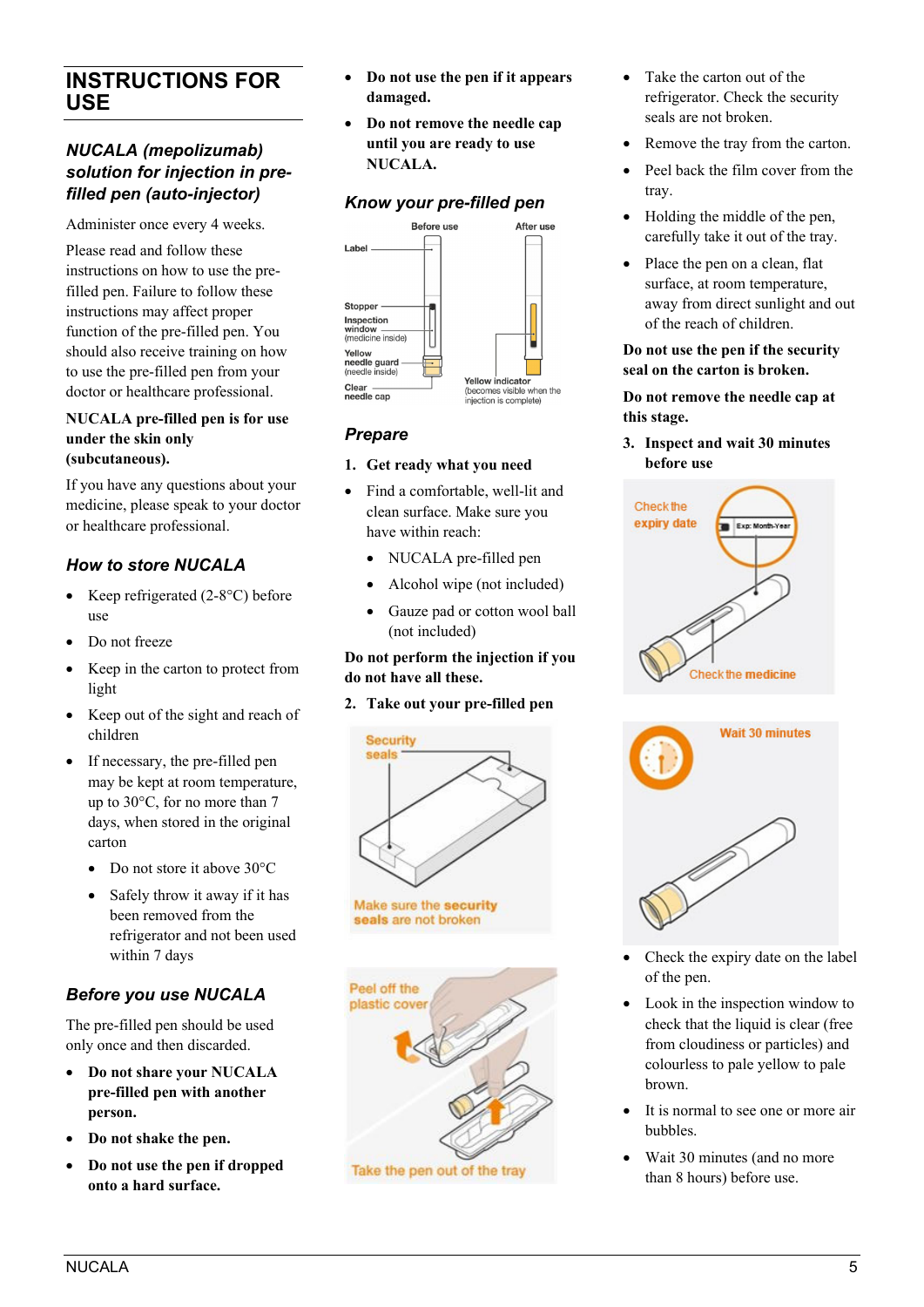**Do not use if the expiry date has passed.**

**Do not warm the pen in a microwave, hot water, or direct sunlight.**

**Do not inject if the solution looks cloudy or discoloured, or has particles.**

**Do not use the pen if left out of the carton for more than 8 hours.**

**Do not remove the needle cap during this step.**

**4. Choose your injection site**



- You can inject NUCALA into your thigh or abdomen.
- If someone else gives you the injection, they can also use your upper arm.
- If your doctor has prescribed more than one injection to complete your dose then leave at least 5 cm between each injection site.

## **Do not inject where your skin is bruised, tender, red or hard.**

**Do not inject within 5 cm of your navel (belly button).**

**5. Clean your injection site**





- Wash your hands with soap and water.
- Clean your injection site by wiping the skin with an alcohol wipe and allowing the skin to air dry.

**Do not touch your injection site again until you have finished your injection.**

## *Inject*

**6. Remove the clear needle cap**



- Remove the clear needle cap from the pen by firmly pulling it straight off.
- Do not worry if you see a drop of liquid at the end of the needle. This is normal.
- Inject straight after removing the needle cap, and always within 5 minutes.

**Do not touch the yellow needle guard with your fingers. This could activate the pen too soon and may cause a needle injury.**

After removal, do not put the needle cap back onto the pen, as it may accidentally start the injection.

**7. Start your injection**





- Hold the pen with its inspection window facing towards you, so you can see it, and with the yellow needle guard facing down.
- Place the pen straight onto your injection site with the yellow needle guard flat against the surface of your skin, as shown.
- To start your injection, push the pen down all the way and keep it held down against your skin. The yellow needle guard will slide up into the pen.
- You should hear the 1st "click" to tell you your injection has started.
- The yellow indicator will move down through the inspection window as you receive your dose.

**Do not lift the pen from your skin at this stage, as that may mean you don't get your full dose of medicine. Your injection may take up to 15 seconds to complete.**

**Do not use the pen if the yellow needle guard doesn't slide up as described. Dispose of it (see Step 9), and start again with a new pen.**

**8. Hold the pen in place to complete your injection**